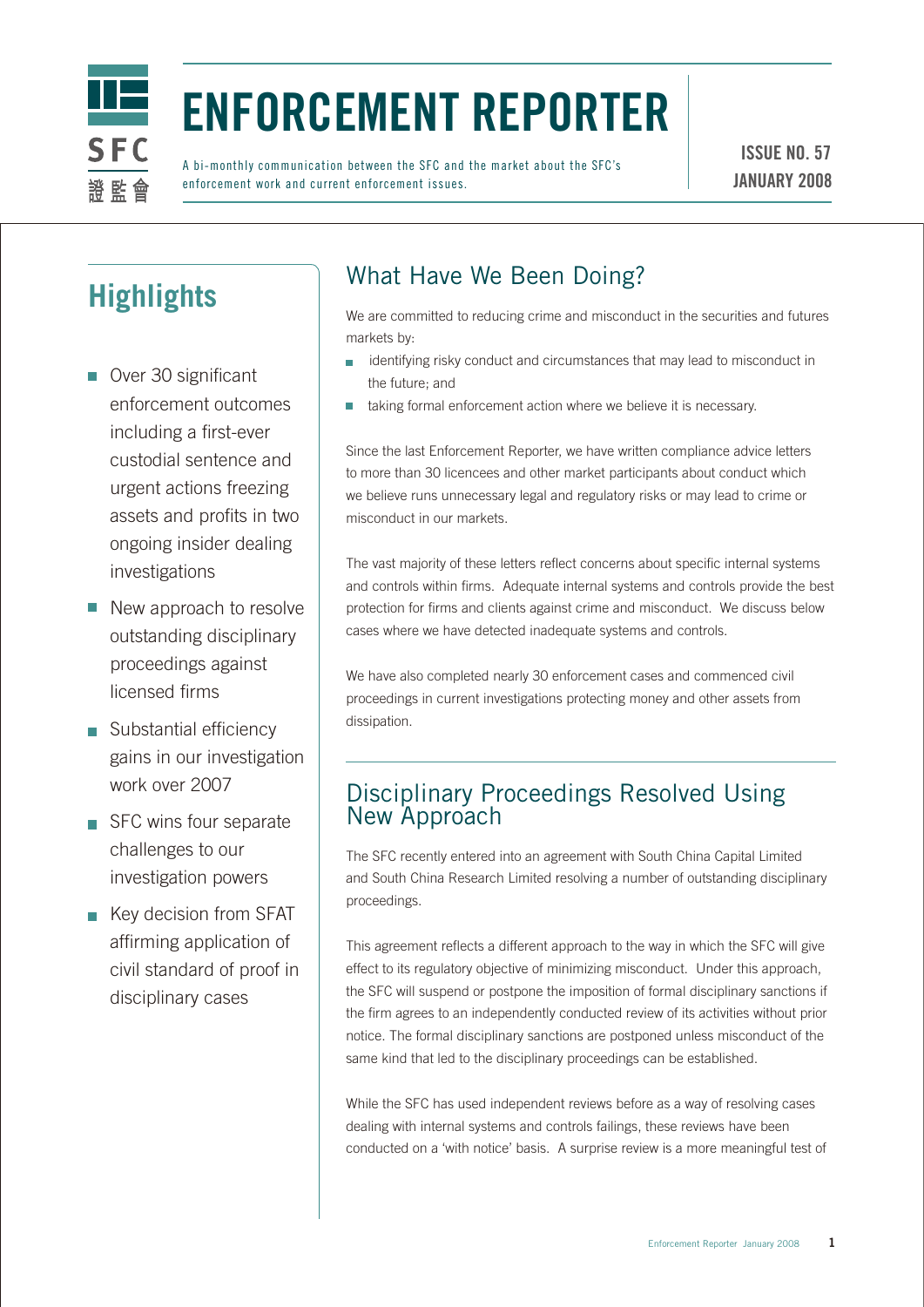whether the firm is on top of its internal control systems.

Under this approach, if conduct does not improve and past failures reoccur, the firm agrees not to contest the originally proposed, or perhaps more severe, penalties and/or suspension/revocation of licence.

In this case, South China will allow its systems and controls to be tested by an independent reviewer within the next three years.

Under the agreement, the proposed suspension in this case will only be imposed if South China is unable to prevent a repetition of the original misconduct.

This kind of agreement is a positive and forward-looking one. South China and its senior management have refreshed their compliance systems. South China's decision to accept this agreement demonstrates a strong commitment to compliance and to the prevention of misconduct. This should also give confidence to South China's current and prospective clients as well as to the market.

The SFC will pursue this kind of option in other cases where it is appropriate and where it appears to the SFC there is a real commitment to ensure past mistakes are not repeated. (By contrast, see the cases referred to below under "Poor Internal Controls Persists").

For further details please follow this link to our press release dated [19 December 2007](http://www.sfc.hk/sfcPressRelease/EN/sfcOpenDocServlet?docno=07PR223).

#### SFC Freezes Property and Assets of Suspected Insiders

The SFC has made two separate applications under section 213 of the Securities and Futures Ordinance seeking urgent interim freezing orders over money and other property. These orders prevent assets and property held by or on behalf of persons suspected of being involved in insider dealing from being dissipated during the SFC's ongoing investigations.

Before making orders like these, the Court needs to be satisfied there is a prima facie case against the defendant and that there is a risk assets will be dissipated unless a protective order is made. The Court will generally seek to balance the public interest for the orders with the specific needs of the defendant.

In the first case, the SFC took action against "A", a person whose name is suppressed by order of the Court. The SFC is currently investigating whether "A" committed insider trading.

In this case, the SFC sought to freeze an amount that was equal to a potential financial penalty that might be imposed through an SFC disciplinary process (the amount would also be sufficient to enable a profit disgorgement order imposed by the Market Misconduct Tribunal to be paid). In that case, the court ordered an amount of \$46,595,033 be frozen, being twice the notional profit earned by "A" in the trading under investigation.

"A" subsequently sought to overturn this order. His challenge failed in a decision that was published on the Judiciary website on [18 December 2007](http://legalref.judiciary.gov.hk/lrs/common/search/search_result_detail_frame.jsp?DIS=59538&QS=%28%7BHCMP1407%2F2007%7D%7C%7BHCMP001407%2F2007%7D+%25caseno%29&TP=JU).

"A" is now seeking to appeal this decision.

In another case, the SFC has taken similar action in the High Court against another person, "B", whose name is suppressed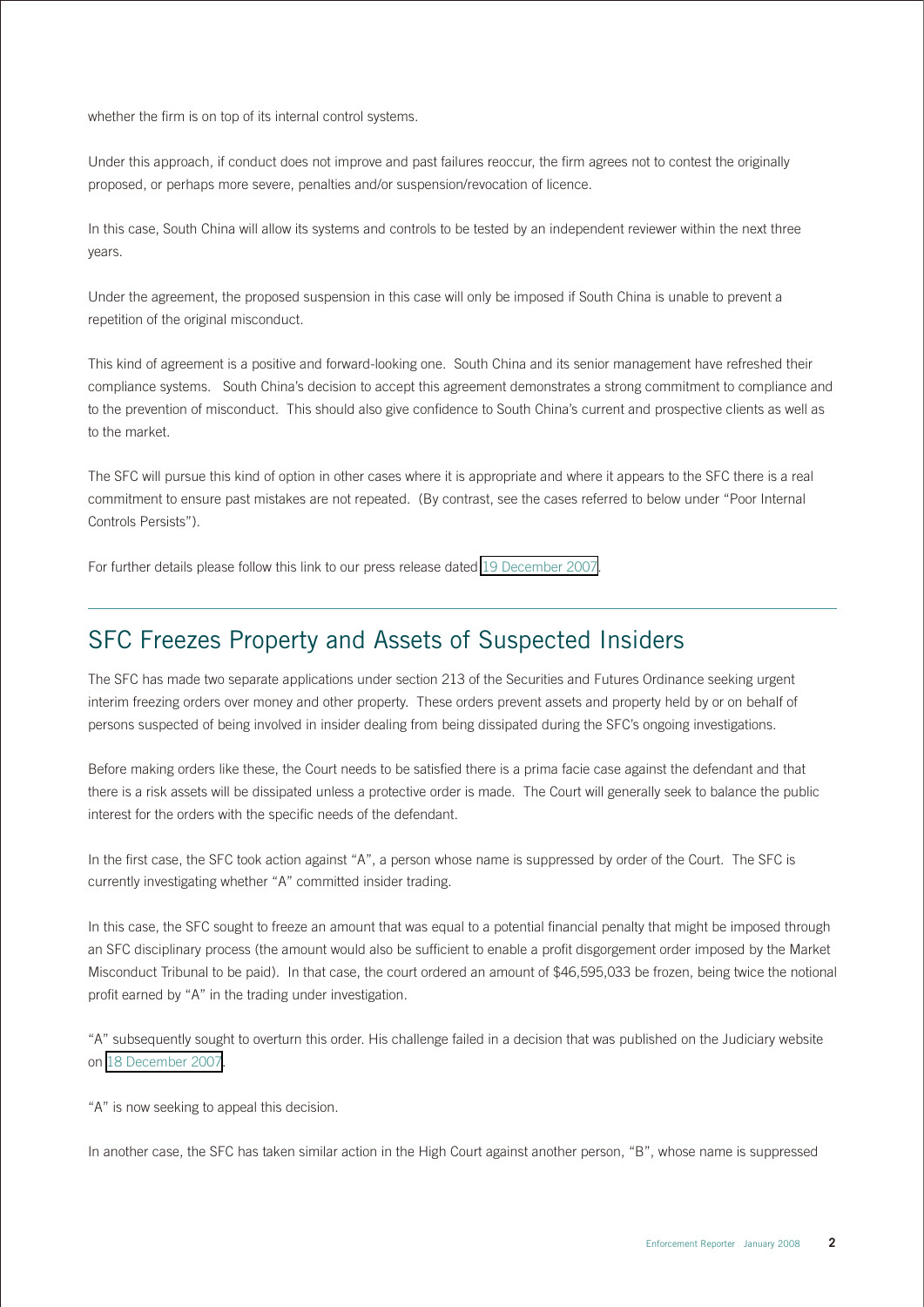by order of the Court. The SFC took the action because it appears "B" is involved in insider dealing. The details of this case cannot be disclosed yet as "B" resides in the Mainland and has not been served with the SFC's application or the Court order.

Investigations are continuing in both cases.

The SFC will continue to make applications of this kind to the Court under section 213 where there is a prima facie case of misconduct and there is a risk that a relevant person will abscond or dissipate assets.

#### First Jailings under the SFO

On 7 December 2007, the Court for the first time imposed an immediate custodial sentence for an offence under the Securities and Futures Ordinance.

Mr Ho Lai was charged with 14 offences of market manipulation and was jailed for six months despite his admission of wrongdoing and his plea of guilty (his sentence was reduced because of his early co-operation).

This decision is very significant in that :

- it confirms that market manipulation will be treated seriously by the courts;
- an immediate custodial sentence is on the cards for market manipulators; and
- it sets a sentencing benchmark for other market manipulation cases. ×

For further details please follow this link to our press release dated [7 December 2007.](http://www.sfc.hk/sfcPressRelease/EN/sfcOpenDocServlet?docno=07PR213)

#### SFC Improves Investigation Efficiency

The Ho case demonstrates the SFC's renewed commitment to improving its investigative efficiency by targeting the completion of most investigations within seven months.

Ho, who was jailed in December 2007, committed his last offence in December 2006. This means Ho's misconduct was detected, investigated and then prosecuted successfully within 12 months of his misconduct.

This is important to ensure suspicions are laid to rest quickly, innocent suspects are cleared promptly and, in cases like Ho's, for action to be taken before Courts and Tribunals as soon as practically possible.

During 2007, the SFC has aimed to complete most of its investigations within seven months. At the start of 2007, the SFC was completing 36% of its investigations within seven months. By December 2007, this figure had improved to 71%. The vast majority of these cases are cases where enforcement action has been, or the SFC anticipates enforcement action will be, taken.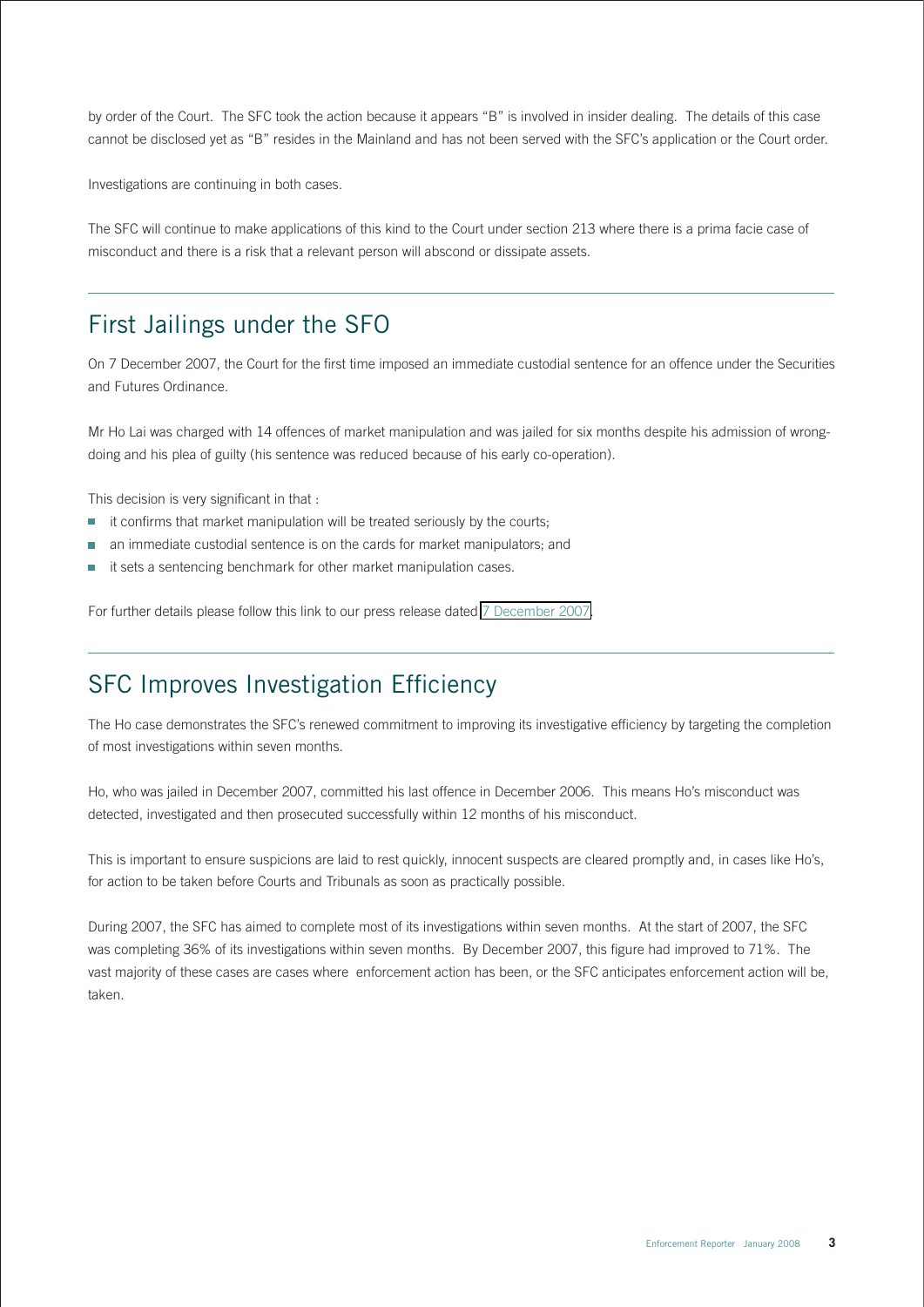#### SFC Wins Challenges to Investigation Powers

In driving the investigation process more robustly, the SFC has faced a number of collateral challenges brought by or against the SFC in the High Court. There have been four formal challenges and a number of threatened challenges that did not materialise.

The courts have ruled in the SFC's favour in all of these challenges, at first instance.

Three of the four cases involve persons refusing to attend an interview at the SFC's offices or refusing to answer questions unless their demands were met.

In one case, a person left Hong Kong for the Mainland on two separate occasions. The SFC ultimately obtained orders from the High Court leading to his arrest at the border and his imprisonment before he undertook to be interviewed by the SFC.

In another case, the SFC sought to make an audio recording of an interview with a person under investigation. The person under investigation claimed this was beyond the SFC's power and launched a legal challenge against the SFC. The SFC contended an audio recording would facilitate the interview process and was more useful than a written record. The SFC also maintained that an audio recording would permit a more accurate transcript to be prepared. The matter was resolved in the SFC's favour by the High Court.

The SFC will continue to pursue its enforcement activities with both fairness and expediency firmly in mind.

We attach links to more information relating to each of these unsuccessful challenges to the SFC's enforcement work.

Please see SFC press releases dated [1 November 2007,](http://www.sfc.hk/sfcPressRelease/EN/sfcOpenDocServlet?docno=07PR178) [2 November 2007](http://www.sfc.hk/sfcPressRelease/EN/sfcOpenDocServlet?docno=07PR180), [5 November 2007](http://www.sfc.hk/sfcPressRelease/EN/sfcOpenDocServlet?docno=07PR183) and [18 December 2007](http://www.sfc.hk/sfcPressRelease/EN/sfcOpenDocServlet?docno=07PR221) for details.

The SFC will continue to meet all challenges to its enforcement activities head on.

#### Key Decision in SFAT

In a recent case, the Securities and Futures Appeals Tribunal (SFAT) held that:

- the civil standard of proof, allowing for flexibility in respect of the seriousness of the issue, should be used before the SFAT and in any SFC disciplinary proceedings; and
- SFC disciplinary proceedings are civil in nature for the purposes of the Hong Kong Bill of Rights.

In Application for Review by Mr Lee On Ming, Paul (SFAT Application No 4/2007), it was claimed that the SFC's disciplinary process should be characterised as a criminal one and so the higher criminal burden of proof should be applied rather than the lower civil burden of proof. The SFAT disagreed and upheld the orthodox view that disciplinary processes that are not applicable to the general population and are restricted to a defined group, such as licensed persons, will not usually be characterised as criminal unless the penalty can lead to loss of liberty (which is not the case here).

Mr Lee has filed an appeal against the SFAT's decision which has not yet been heard.

For more details about this case, please follow this link to our press release dated [13 November 2007.](http://www.sfc.hk/sfcPressRelease/EN/sfcOpenDocServlet?docno=07PR194)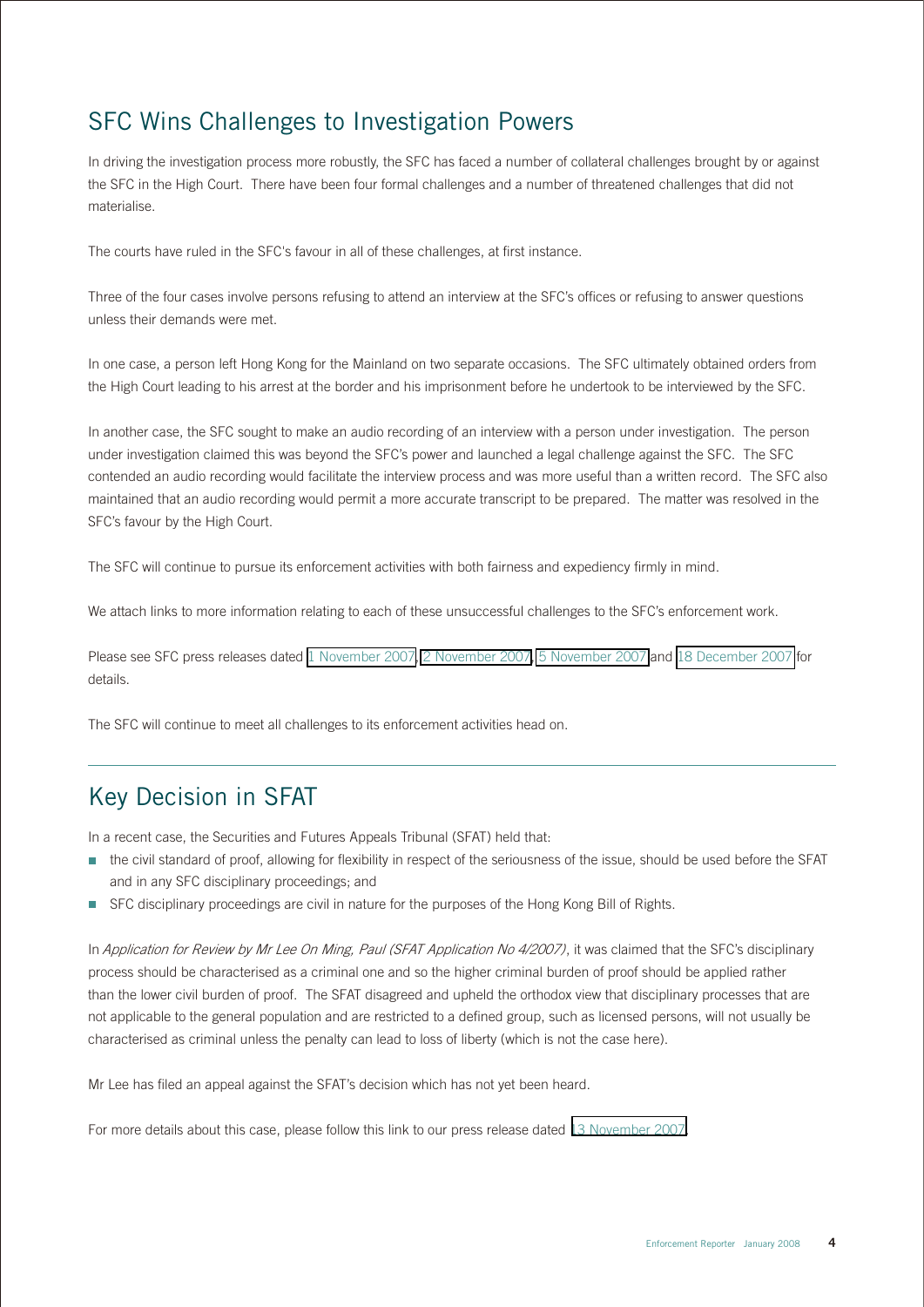#### Poor Internal Controls Persists

The issue of poor internal controls was in sharp focus in six cases recently where protection of client assets were at the heart of the issue. In some of these cases, where it appears misappropriation has occurred, the SFC has referred the case to the police for criminal action where:

- a former licensed representative was prosecuted by the police for theft and fraud, and was sentenced to six months' imprisonment. He was also banned from re-entering the industry for life by the SFC; and
- a sole proprietor of a now collapsed firm was arrested by the police and was convicted of conspiracy to defraud. This case  $\mathbb{R}^n$ involved client assets valued at \$32 million. Sentencing has been adjourned pending the trial of two other defendants in the case.

The SFC has the power to issue restriction notices against firms where poor internal controls are identified. The SFC recently issued a restriction notice in respect of Great Honest Investment Company Limited. The restriction notice prohibits the firm from carrying on all activities for which it is licensed, disposing of or dealing with any assets held by it or held on behalf of its clients without the SFC's prior written consent. On application by the SFC, the Court appointed an administrator to administer the property of the firm and two other companies owned by the firm's majority shareholder, and granted injunctions and prohibition orders. These actions were premised on an absence of adequate systems and controls to safeguard client assets.

If you would like to know more about the Great Honest case, please follow these links to our press releases dated [12 November](http://www.sfc.hk/sfcPressRelease/EN/sfcOpenDocServlet?docno=07PR193)  [2007](http://www.sfc.hk/sfcPressRelease/EN/sfcOpenDocServlet?docno=07PR193), [16 November 2007](http://www.sfc.hk/sfcPressRelease/EN/sfcOpenDocServlet?docno=07PR197) and [23 November 2007.](http://www.sfc.hk/sfcPressRelease/EN/sfcOpenDocServlet?docno=07PR202)

For the rest of the cases, please see press releases dated [16 October 2007,](http://www.sfc.hk/sfcPressRelease/EN/sfcOpenDocServlet?docno=07PR168) [23 October 2007,](http://www.sfc.hk/sfcPressRelease/EN/sfcOpenDocServlet?docno=07PR170) [24 October 2007,](http://www.sfc.hk/sfcPressRelease/EN/sfcOpenDocServlet?docno=07PR171) [19 November](http://www.sfc.hk/sfcPressRelease/EN/sfcOpenDocServlet?docno=07PR198)  [2007](http://www.sfc.hk/sfcPressRelease/EN/sfcOpenDocServlet?docno=07PR198) and [22 November 2007.](http://www.sfc.hk/sfcPressRelease/EN/sfcOpenDocServlet?docno=07PR201)

#### Disclosure of Interests

The SFC continues to highlight the importance of the obligation on directors and substantial shareholders to make timely disclosure of their interests in listed companies. Under Part XV of the SFO, listed company directors, chief executives and substantial shareholders are required to disclose and notify the listed company and the exchange company about the prescribed changes of interest.

From 27 October 2007 to 2 January 2008, the SFC prosecuted seven entities. In each case, the defendant pleaded guilty. Fines were imposed ranging from \$ 5,000 to \$72,000.